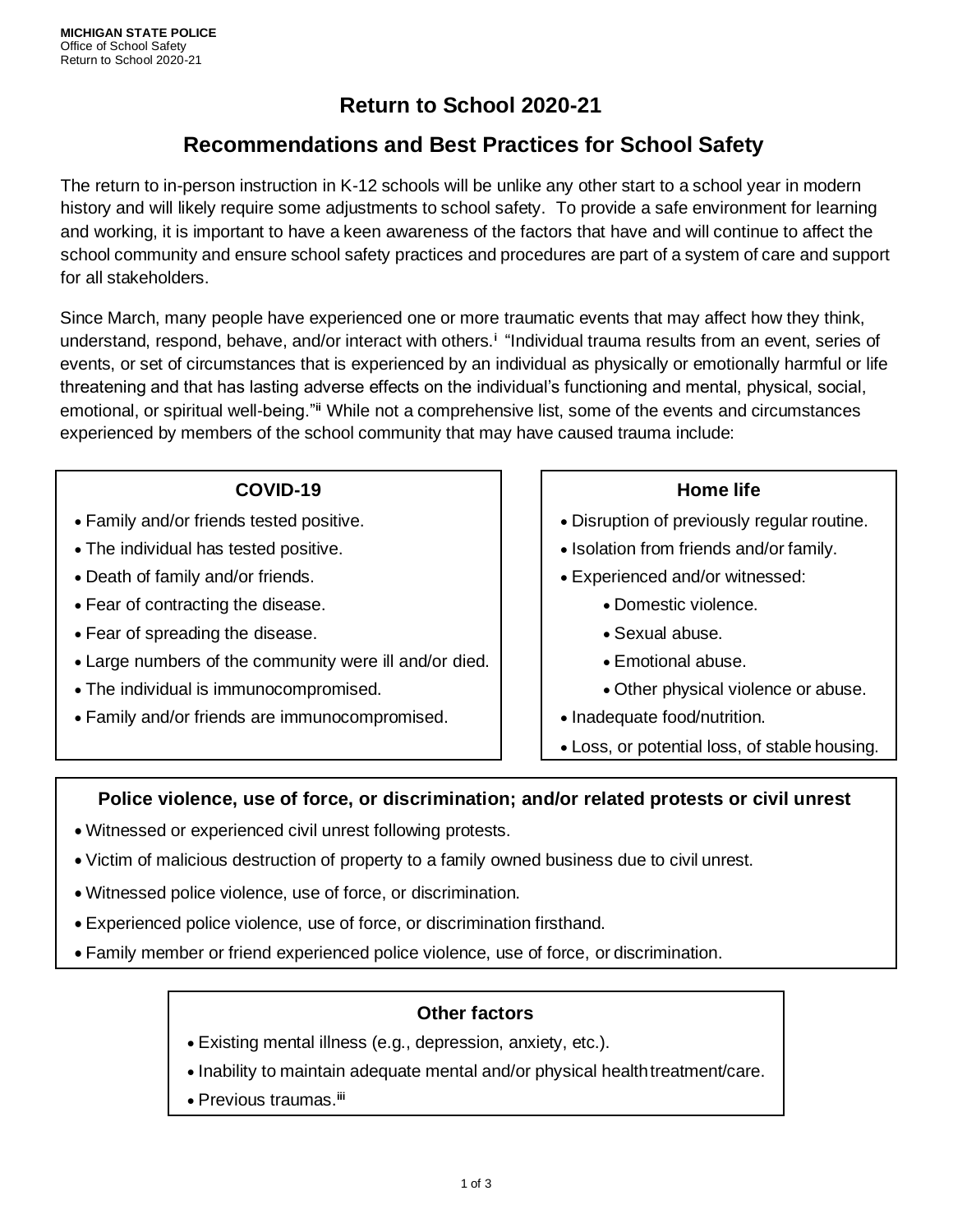# **Traumatic Stress Reactions**

Everyone experiences trauma differently and the psychological distress is real, regardless of how it presents. Children through young adults aged 24, are more susceptible than adults to have long-term negative effects resulting from traumatic experiences, due to on-going neurobiological development.**iv**

The following examples are indicators of traumatic stress reactions or other potential mental health crises. These examples are not intended to diagnose any mental health condition but are provided only for use as a reference to help identify individuals who should be connected with appropriate staff and/or mental health professionals, in accordance with the school and/or district's policies.

- Depression
- Anxiety
- Suicidal ideation
- Emotion dysregulation
- Trauma-related amnesia
- Negative beliefs
- Persistent negative emotional state
- Distorted blame
	- Inability to experience positive emotions
	- Lack of interest
	- Feeling detached
	- Increase in perceived threat, especially under stress

## **Internalizing behaviors Externalizing behaviors**

- Aggression
- Recklessness/high-risk behaviors
- Hypervigilance
- Exaggerated startle reflex/response
- Difficulty concentrating
- Sleep disturbance

## **Recommendations for Best Practices**

The following recommendations should be considered when developing practices and procedures best suited for each school and district.

## *Administration*

- Be able to communicate the school and district's COVID-19 mitigation strategies, including communication practices with parents/caregivers and the response plan for COVID-19 infections/outbreak.
- Communicate information regarding COVID-19 to students and families that is consistent with that which is provided by the state of Michigan (e.g., Executive Office of the Governor, Department of Health and Human Services, Michigan Department of Education, Michigan State Police, etc.), even in casual or informal conversations.
- Have a mental health referral plan in place for students, families, and staff.
	- Provide a system for self-referral.
	- Ensure mental health resources are readily available and easily accessible.
- Establish trauma-informed care procedures through school mental health staff, local/community mental health resources, or other mental health organizations.**<sup>v</sup>**
- Consider potential trauma experiences and home life when implementing disciplinary measures or negative consequences.
	- Establish goals that support learning and the development of new or desired behaviors.